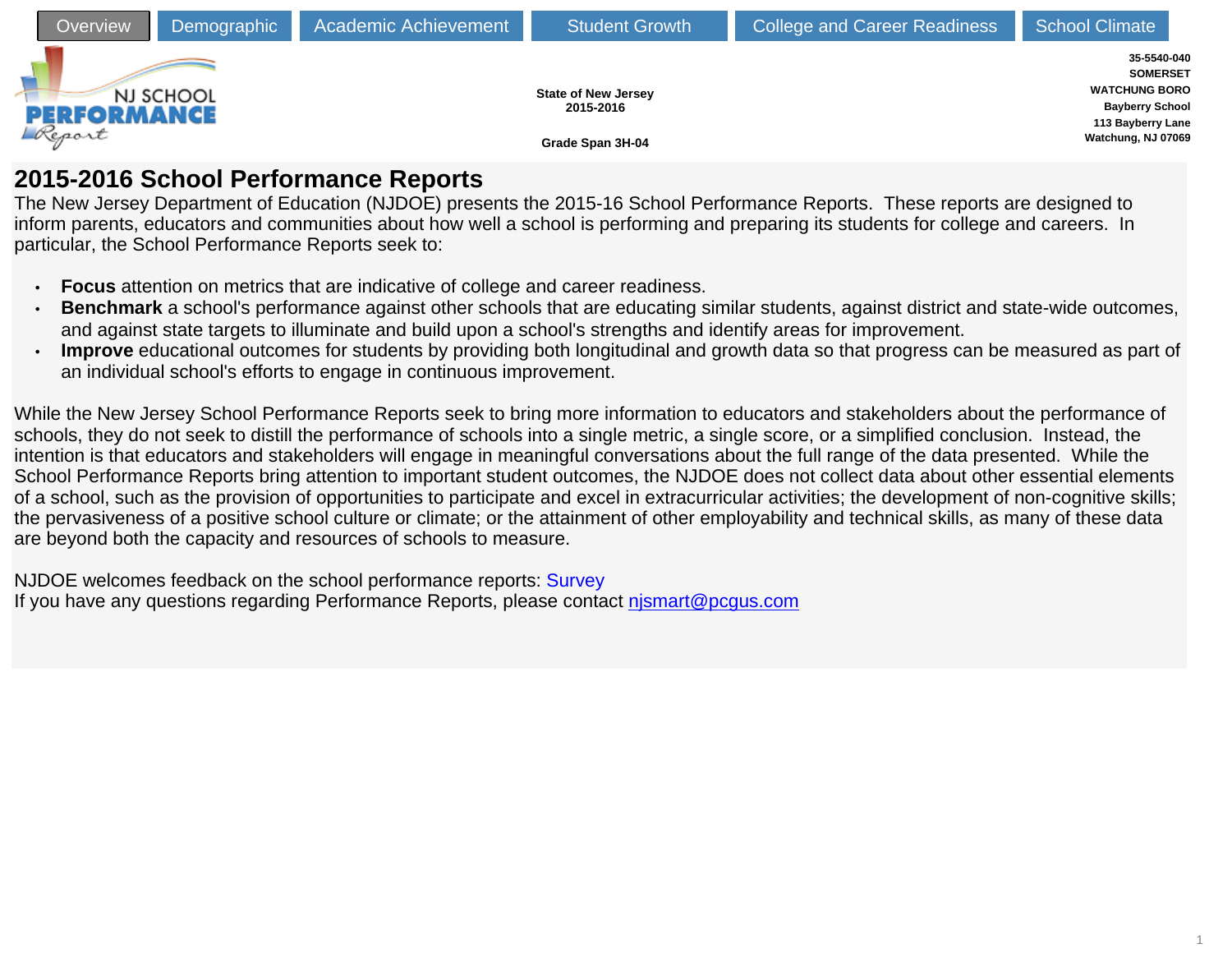| <b>Overview</b>                                                                                                             | Demographic                | Academic Achievement | <b>Student Growth</b>                                                       | <b>College and Career Readiness</b>                                                                     | <b>School Climate</b>                                                                                                       |
|-----------------------------------------------------------------------------------------------------------------------------|----------------------------|----------------------|-----------------------------------------------------------------------------|---------------------------------------------------------------------------------------------------------|-----------------------------------------------------------------------------------------------------------------------------|
| <b>PERFORMANCE</b><br>Report                                                                                                | NJ SCHOOL                  |                      | <b>State of New Jersey</b><br>2015-2016<br>Grade Span 3H-04                 |                                                                                                         | 35-5540-040<br><b>SOMERSET</b><br><b>WATCHUNG BORO</b><br><b>Bayberry School</b><br>113 Bayberry Lane<br>Watchung, NJ 07069 |
|                                                                                                                             | <b>Enrollment by Grade</b> |                      | <b>Enrollment by Gender</b>                                                 | <b>Enrollment by Ethnic/ Racial Subgroup</b>                                                            |                                                                                                                             |
| This table presents the enrollment count of students by grade<br>for the past three school years. Note: "UG" represents the |                            | school years.        | This graph displays the percentage of students by gender for the past three | This graph displays the percentages of students by ethnic/racial subgrou<br>defined by the ESEA Waiver. |                                                                                                                             |

|          | 2013-14 | 2014-15 | 2015-16 |
|----------|---------|---------|---------|
| Grade PK |         | 25      | 16      |
| Grade KG | 53      | 51      | 56      |
| Grade 01 | 92      | 54      | 58      |
| Grade 02 | 68      | 93      | 59      |
| Grade 03 | 64      | 71      | 92      |
| Grade 04 | 94      | 67      | 72      |
| UG       | 6       | 2       |         |
| Total    | 377     | 363     | 354     |

count of student who were 'on roll' but are educated in

ungraded classrooms.



## c/racial subgroup



## Enrollment Trends by Special Population Language Diversity

This graph displays the percentages of students by special population (Students with Disabilities, Economically Disadvantaged, and English Language Learners) for the past three school years.



This table presents the main languages primarily spoken by students in their home.

| 2015-2016 | Percent |  |  |  |
|-----------|---------|--|--|--|
| English   | 97.2%   |  |  |  |
| Chinese   | 0.6%    |  |  |  |
| Korean    | 0.6%    |  |  |  |
| Spanish   | 0.6%    |  |  |  |
| Turkish   | 0.3%    |  |  |  |
| Other     | 0.9%    |  |  |  |

\* 2013-2014 and 2014-2015 enrollment data reflects students who were 'on roll' in October of each school year. 2015-2016 enrollment data reflects students who were 'on roll' at the end of the school year.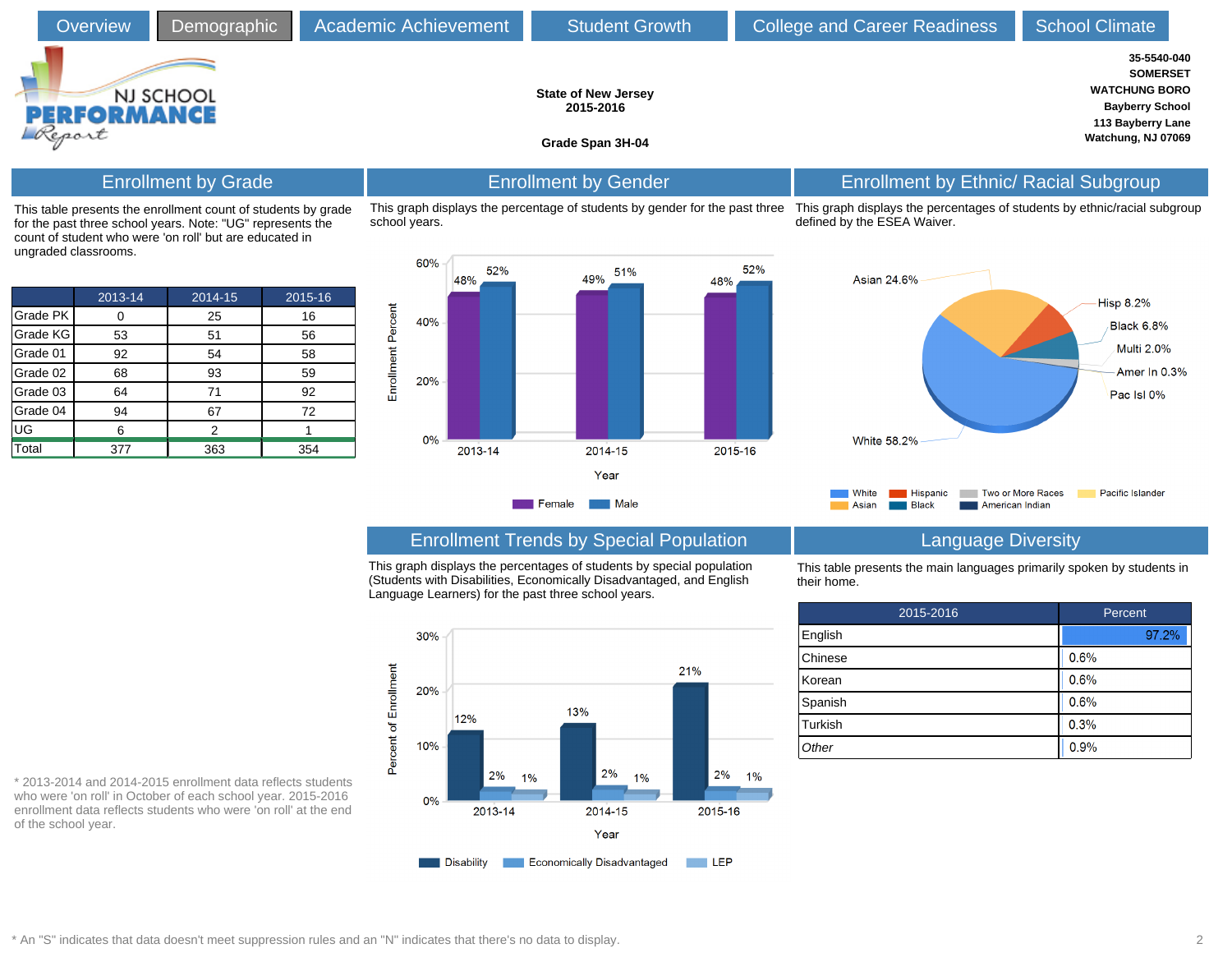| <b>Overview</b>              | Demographic | Academic Achievement | <b>Student Growth</b>                                       | <b>College and Career Readiness</b> | <b>School Climate</b>                                                                                                       |  |
|------------------------------|-------------|----------------------|-------------------------------------------------------------|-------------------------------------|-----------------------------------------------------------------------------------------------------------------------------|--|
| <b>PERFORMANCE</b><br>Report | NJ SCHOOL   |                      | <b>State of New Jersey</b><br>2015-2016<br>Grade Span 3H-04 |                                     | 35-5540-040<br><b>SOMERSET</b><br><b>WATCHUNG BORO</b><br><b>Bayberry School</b><br>113 Bayberry Lane<br>Watchung, NJ 07069 |  |

The Academic Achievement section measures the content knowledge that students have in English Language Arts/Literacy (ELA/L) and Mathematics as demonstrated in Partnership for Assessment of Readiness for College and Careers (PARCC) assessments. The PARCC assessment has five Performance Levels. Students performing at levels 4 and 5 (met or exceeded expectations) have demonstrated readiness for the next grade level/course, and are on track for college and careers.

This section also measures Science as demonstrated in NJ ASK Science assessments.

#### Met/Exceeded Expectations

This table presents the percentage of students who met or exceeded expectations as well as compares the school's performance to schools across the district (with more than 5 schools) and the state.

| <b>Academic Achievement</b>                                 | <b>Schoolwide</b><br><b>Performance</b> | <b>District Percentile</b> | <b>Statewide Percentile</b> |
|-------------------------------------------------------------|-----------------------------------------|----------------------------|-----------------------------|
| English Language Arts Literacy Met or Exceeded Expectations | 74%                                     |                            | 83                          |
| Mathematics Met or Exceeded Expectations                    | 64%                                     |                            | 75                          |

### Mathematics and English Language Arts/ Literacy

This table presents the total number of valid test scores, the percentage of students who met or exceeded expectations/standards and statewide percentiles (a comparison between the school's performance and schools across the state) as well as the participation rates for the school and by ethnic/racial subgroup and special population. The participation goals is established as 95% by the United States Department of education. $\sqrt{*}$  Met participation rate(participation averaging applied)

|                                            |                     |                               | <b>English Language Arts/Literacy</b> |                       |                  |                     |                               | <b>Mathematics</b>                    |                      | <b>Met Goal?</b><br>Rate<br>100%<br>S<br>S<br>N |  |  |
|--------------------------------------------|---------------------|-------------------------------|---------------------------------------|-----------------------|------------------|---------------------|-------------------------------|---------------------------------------|----------------------|-------------------------------------------------|--|--|
| <b>SUBGROUP</b>                            | <b>Valid Scores</b> | % Meeting<br><b>Standards</b> | <b>Statewide</b><br><b>Percentile</b> | Participation<br>Rate | <b>Met Goal?</b> | <b>Valid Scores</b> | % Meeting<br><b>Standards</b> | <b>Statewide</b><br><b>Percentile</b> | <b>Participation</b> |                                                 |  |  |
| Schoolwide                                 | 151                 | 74%                           | 83                                    | 100%                  |                  | 151                 | 64%                           | 75                                    | 100%                 |                                                 |  |  |
| White                                      | 99                  | 73%                           | 75                                    | 100%                  |                  | 99                  | 61%                           | 62                                    |                      |                                                 |  |  |
| African American                           | S                   | S                             | S                                     | S                     |                  | S                   | S                             | S                                     |                      |                                                 |  |  |
| Hispanic                                   | S                   | S                             | S                                     | S                     |                  | S                   | S                             | S                                     |                      |                                                 |  |  |
| American Indian                            | N                   | N                             | N                                     | N                     |                  | N                   | N                             | N                                     |                      |                                                 |  |  |
| Asian                                      | S                   | S                             | S                                     | S                     |                  | S                   | S                             | S                                     |                      |                                                 |  |  |
| Two or More Races                          | S                   | S                             | S                                     | S                     |                  | S                   | S                             | S                                     |                      |                                                 |  |  |
| Students with Disability                   | S                   | S                             | S                                     | S                     |                  | S                   | S                             | S                                     | r.                   |                                                 |  |  |
| <b>English Learner Students</b>            | S                   | S                             | S                                     | S                     |                  | S                   | S                             | S                                     |                      |                                                 |  |  |
| <b>Economically Disadvantaged Students</b> | S                   | S                             | S                                     | S                     |                  | S                   | S                             | S                                     | S                    |                                                 |  |  |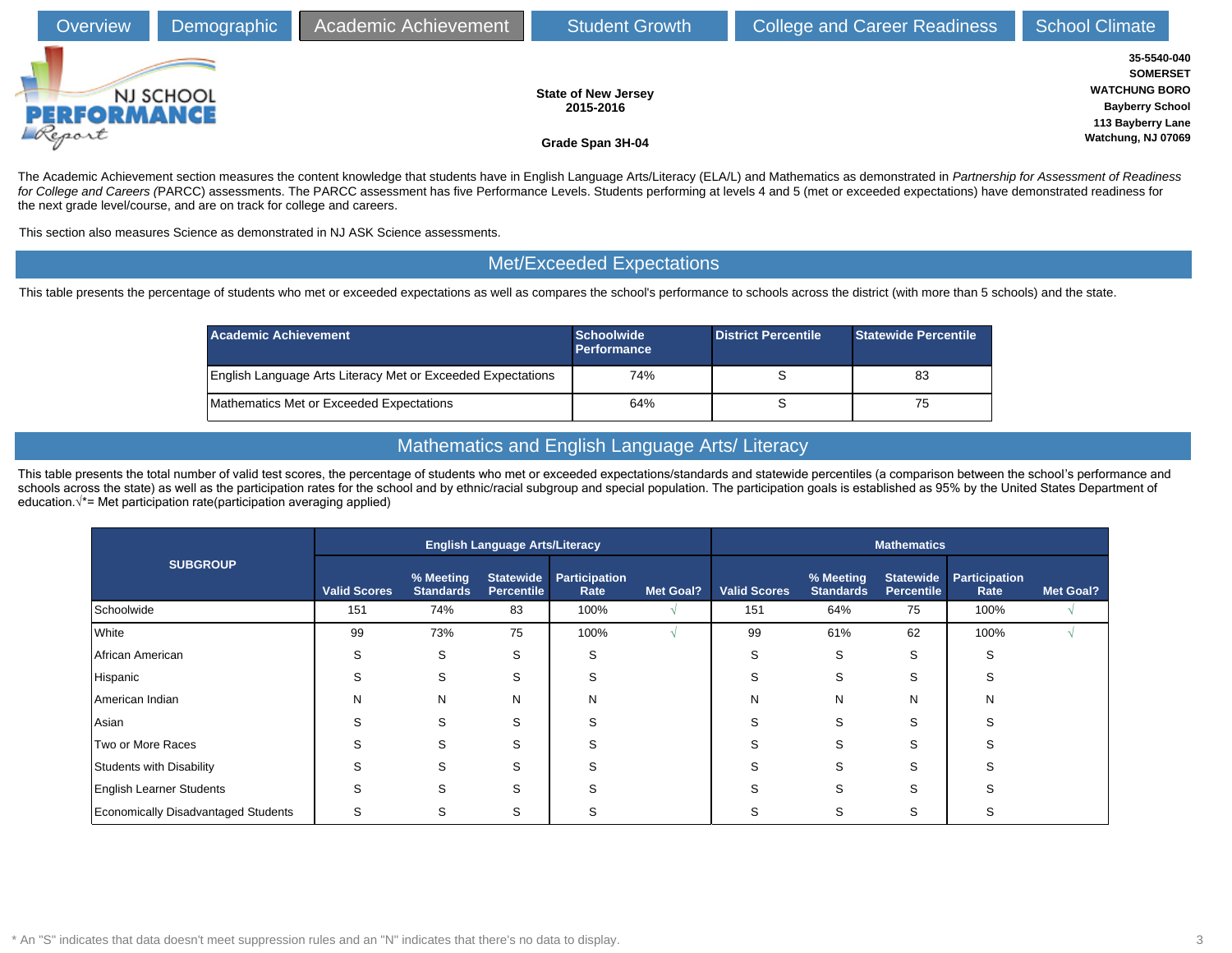

**State of New Jersey 2015-2016**

**35-5540-040 SOMERSET WATCHUNG BORO Bayberry School 113 Bayberry Lane Watchung, NJ 07069**

**Grade Span 3H-04**

### PARCC Performance Distribution - Grade 03

This table presents the grade-level performance, as measured by PARCC, in all five performance levels for the school and by ethnic/racial subgroup and special population.

|                                     |                               |                                   |                                                      | <b>PARCC ELA</b>                        |             |           |                         |                       |           |                                                    |                                                   |
|-------------------------------------|-------------------------------|-----------------------------------|------------------------------------------------------|-----------------------------------------|-------------|-----------|-------------------------|-----------------------|-----------|----------------------------------------------------|---------------------------------------------------|
| <b>Type</b>                         | <b>Valid</b><br><b>Scores</b> | <b>Mean Scale</b><br><b>Score</b> | <b>District</b><br><b>Mean Scale</b><br><b>Score</b> | <b>State Mean</b><br><b>Scale Score</b> | % Level_1   | % Level_2 |                         | % Level_3   % Level_4 | % Level_5 | %<br><b>Met/Exceed</b><br>ed<br><b>Expectation</b> | State %<br>Met/Exceed<br>ed<br><b>Expectation</b> |
| <b>Schoolwide</b>                   | 92                            | 771                               | 771                                                  | 746                                     | N           | 7%        | 24%                     | 59%                   | 11%       | 70%                                                | 48%                                               |
| White                               | 57                            | 769                               | 769                                                  | 756                                     | N           | 7%        | 25%                     | 60%                   | 9%        | 68%                                                | 58%                                               |
| African American                    | S                             | S                                 | S                                                    | 727                                     | S           | S         | S                       | S                     | S         | S                                                  | 30%                                               |
| Hispanic                            | $\mathbb S$                   | S                                 | $\mathbb S$                                          | 730                                     | S           | S         | S                       | S                     | S         | S                                                  | 31%                                               |
| Asian                               | 19                            | 778                               | 778                                                  | 772                                     | N           | N         | 32%                     | 47%                   | 21%       | 68%                                                | 74%                                               |
| American Indian                     | N                             | N                                 | N                                                    | 746                                     | ${\sf N}$   | N         | $\mathsf{N}$            | N                     | N         | N                                                  | 47%                                               |
| Two or More Races                   | S                             | S                                 | S                                                    | 753                                     | S           | S         | S                       | S                     | S         | S                                                  | 55%                                               |
| Students with Disability            | 14                            | 758                               | 758                                                  | 718                                     | ${\sf N}$   | 7%        | 21%                     | 71%                   | N         | 71%                                                | 22%                                               |
| English Language Learners           | S                             | S                                 | S                                                    | 709                                     | S           | S         | S                       | S                     | S         | S                                                  | 11%                                               |
| Economically Disadvantaged Students | S                             | S                                 | S                                                    | 727                                     | S           | S         | S                       | S                     | S         | S                                                  | 28%                                               |
|                                     |                               |                                   |                                                      | <b>PARCC MATH</b>                       |             |           |                         |                       |           |                                                    |                                                   |
| <b>Schoolwide</b>                   | 93                            | 767                               | 767                                                  | 749                                     | 1%          | 7%        | 23%                     | 47%                   | 23%       | 70%                                                | 52%                                               |
| White                               | 57                            | 764                               | 764                                                  | 757                                     | N           | 9%        | 28%                     | 40%                   | 23%       | 63%                                                | 63%                                               |
| African American                    | $\mathbb S$                   | S                                 | $\mathbb S$                                          | 730                                     | $\mathbf S$ | S         | S                       | S                     | S         | S                                                  | 31%                                               |
| Hispanic                            | S                             | S                                 | S                                                    | 736                                     | S           | S         | S                       | S                     | S         | S                                                  | 35%                                               |
| Asian                               | 20                            | 784                               | 784                                                  | 777                                     | N           | N         | 10%                     | 55%                   | 35%       | 90%                                                | 82%                                               |
| American Indian                     | N                             | N                                 | N                                                    | 746                                     | N           | N         | N                       | N                     | N         | N                                                  | 48%                                               |
| Two or More Races                   | S                             | S                                 | S                                                    | 754                                     | $\mathbb S$ | S         | S                       | S                     | S         | S                                                  | 57%                                               |
| Students with Disability            | 14                            | 750                               | 750                                                  | 727                                     | N           | 14%       | 50%                     | 21%                   | 14%       | 36%                                                | 28%                                               |
| English Language Learners           | S                             | S                                 | S                                                    | 724                                     | S           | S         | S                       | S                     | S         | S                                                  | 20%                                               |
| Economically Disadvantaged Students | $\mathbb S$                   | S                                 | S                                                    | 732                                     | S           | S         | S                       | S                     | S         | S                                                  | 32%                                               |
| Did Not Yet Meet Expectations       |                               | <b>Partially Met Expectations</b> |                                                      | Approached Expectations                 |             |           | <b>Met Expectations</b> |                       |           | <b>Exceeded Expectations</b>                       |                                                   |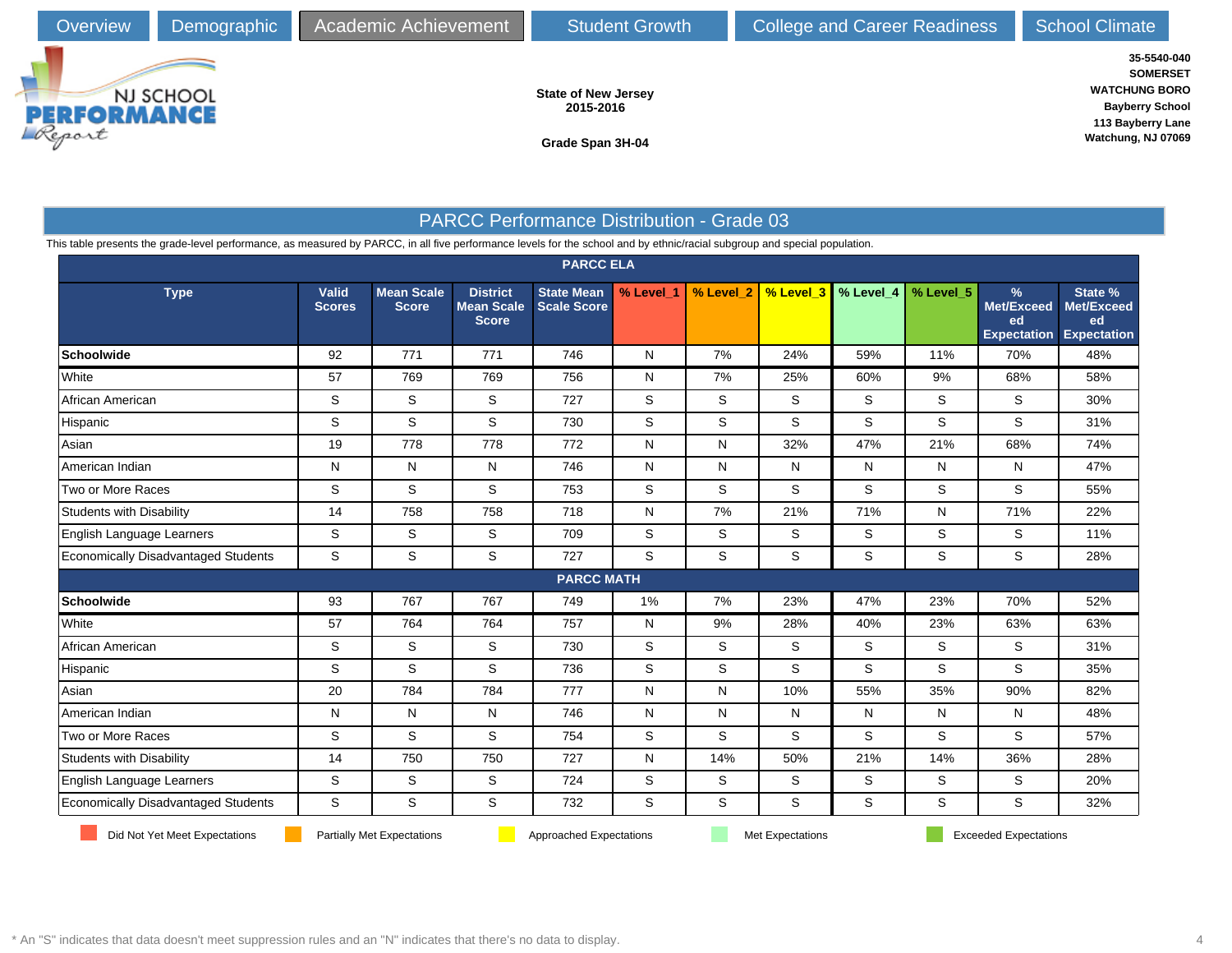

**State of New Jersey 2015-2016**

**Grade Span 3H-04**

**35-5540-040 SOMERSET WATCHUNG BORO Bayberry School 113 Bayberry Lane Watchung, NJ 07069**

### PARCC Performance Distribution - Grade 04

This table presents the grade-level performance, as measured by PARCC, in all five performance levels for the school and by ethnic/racial subgroup and special population.

|                                            |                               |                                   |                                                      | <b>PARCC ELA</b>                        |             |           |                  |           |           |                                             |                                                   |
|--------------------------------------------|-------------------------------|-----------------------------------|------------------------------------------------------|-----------------------------------------|-------------|-----------|------------------|-----------|-----------|---------------------------------------------|---------------------------------------------------|
| <b>Type</b>                                | <b>Valid</b><br><b>Scores</b> | <b>Mean Scale</b><br><b>Score</b> | <b>District</b><br><b>Mean Scale</b><br><b>Score</b> | <b>State Mean</b><br><b>Scale Score</b> | % Level_1   | % Level_2 | % Level_3        | % Level 4 | % Level_5 | %<br>Met/Exceed<br>ed<br><b>Expectation</b> | State %<br>Met/Exceed<br>ed<br><b>Expectation</b> |
| Schoolwide                                 | 70                            | 767                               | 767                                                  | 750                                     | N           | N         | 21%              | 66%       | 13%       | 79%                                         | 54%                                               |
| White                                      | 43                            | 768                               | 768                                                  | 759                                     | N           | N         | 21%              | 65%       | 14%       | 79%                                         | 64%                                               |
| African American                           | S                             | S                                 | $\mathsf S$                                          | 733                                     | $\mathbb S$ | S         | S                | S         | S         | S                                           | 33%                                               |
| Hispanic                                   | S                             | S                                 | S                                                    | 737                                     | S           | S         | S                | S         | S         | S                                           | 37%                                               |
| Asian                                      | 15                            | 770                               | 770                                                  | 773                                     | N           | N         | 13%              | 73%       | 13%       | 87%                                         | 79%                                               |
| American Indian                            | N                             | N                                 | N                                                    | 748                                     | N           | N         | N                | N         | N         | N                                           | 55%                                               |
| Two or More Races                          | S                             | S                                 | S                                                    | 756                                     | S           | S         | S                | S         | S         | S                                           | 62%                                               |
| Students with Disability                   | 13                            | 757                               | 757                                                  | 723                                     | N           | N         | 31%              | 69%       | N         | 69%                                         | 22%                                               |
| English Language Learners                  | N                             | N                                 | N                                                    | 712                                     | N           | N         | N                | N         | N         | N                                           | 12%                                               |
| <b>Economically Disadvantaged Students</b> | S                             | S                                 | S                                                    | 734                                     | S           | S         | S                | S         | S         | S                                           | 33%                                               |
|                                            |                               |                                   |                                                      | <b>PARCC MATH</b>                       |             |           |                  |           |           |                                             |                                                   |
| <b>Schoolwide</b>                          | 71                            | 755                               | 755                                                  | 745                                     | 1%          | 10%       | 34%              | 47%       | 9%        | 55%                                         | 47%                                               |
| White                                      | 43                            | 754                               | 754                                                  | 752                                     | N           | 12%       | 33%              | 51%       | 5%        | 56%                                         | 57%                                               |
| African American                           | S                             | S                                 | S                                                    | 727                                     | S           | S         | S                | S         | S         | S                                           | 24%                                               |
| Hispanic                                   | S                             | S                                 | S                                                    | 733                                     | S           | S         | S                | S         | S         | S                                           | 30%                                               |
| Asian                                      | 15                            | 771                               | 771                                                  | 771                                     | N           | 7%        | 13%              | 60%       | 20%       | 80%                                         | 78%                                               |
| American Indian                            | N                             | N                                 | $\mathsf{N}$                                         | 742                                     | N           | ${\sf N}$ | N                | N         | N         | N                                           | 44%                                               |
| Two or More Races                          | S                             | S                                 | $\mathbf S$                                          | 750                                     | S           | S         | S                | S         | S         | S                                           | 54%                                               |
| Students with Disability                   | 13                            | 744                               | 744                                                  | 724                                     | N           | 31%       | 31%              | 31%       | 8%        | 39%                                         | 22%                                               |
| English Language Learners                  | N                             | N                                 | $\mathsf{N}$                                         | 720                                     | N           | N         | N                | N         | N         | N                                           | 16%                                               |
| Economically Disadvantaged Students        | S                             | S                                 | S                                                    | 730                                     | S           | S         | S                | S         | S         | S                                           | 27%                                               |
| Did Not Yet Meet Expectations              |                               | <b>Partially Met Expectations</b> |                                                      | Approached Expectations                 |             |           | Met Expectations |           |           | <b>Exceeded Expectations</b>                |                                                   |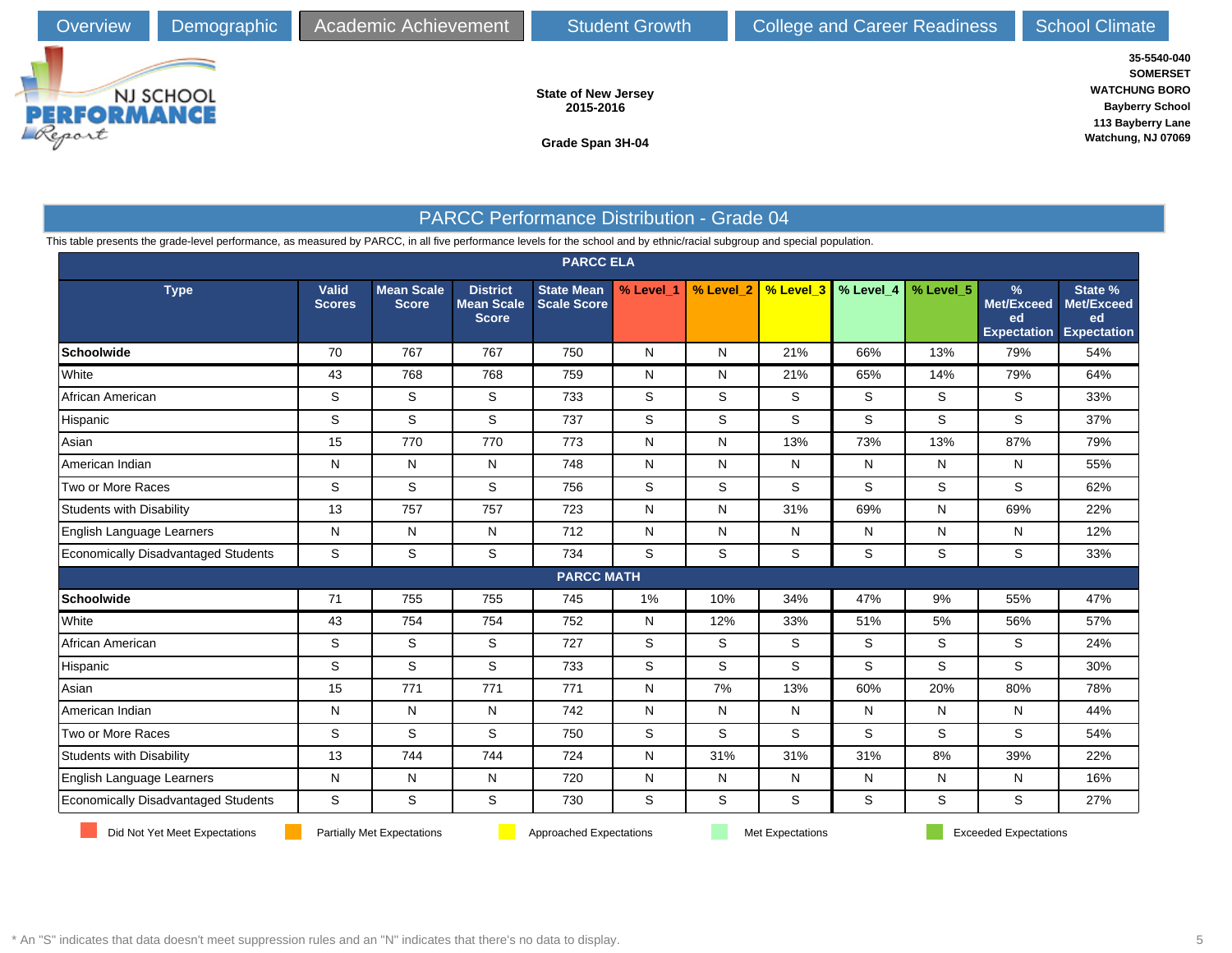

## PARCC ELA Performance Trends



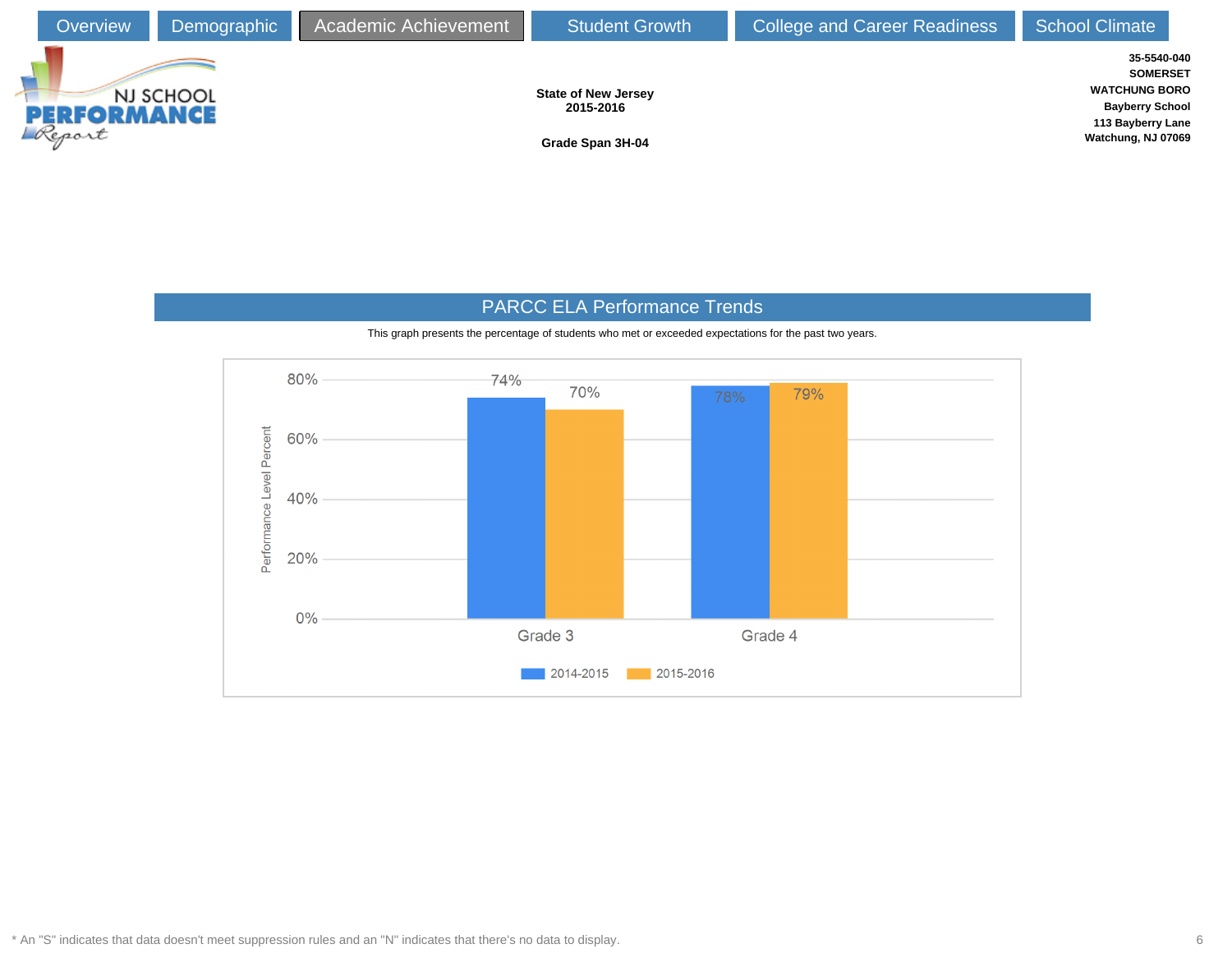

## PARCC Math Performance Trends

This graph presents the percentage of students who met or exceeded expectations for the past two years.

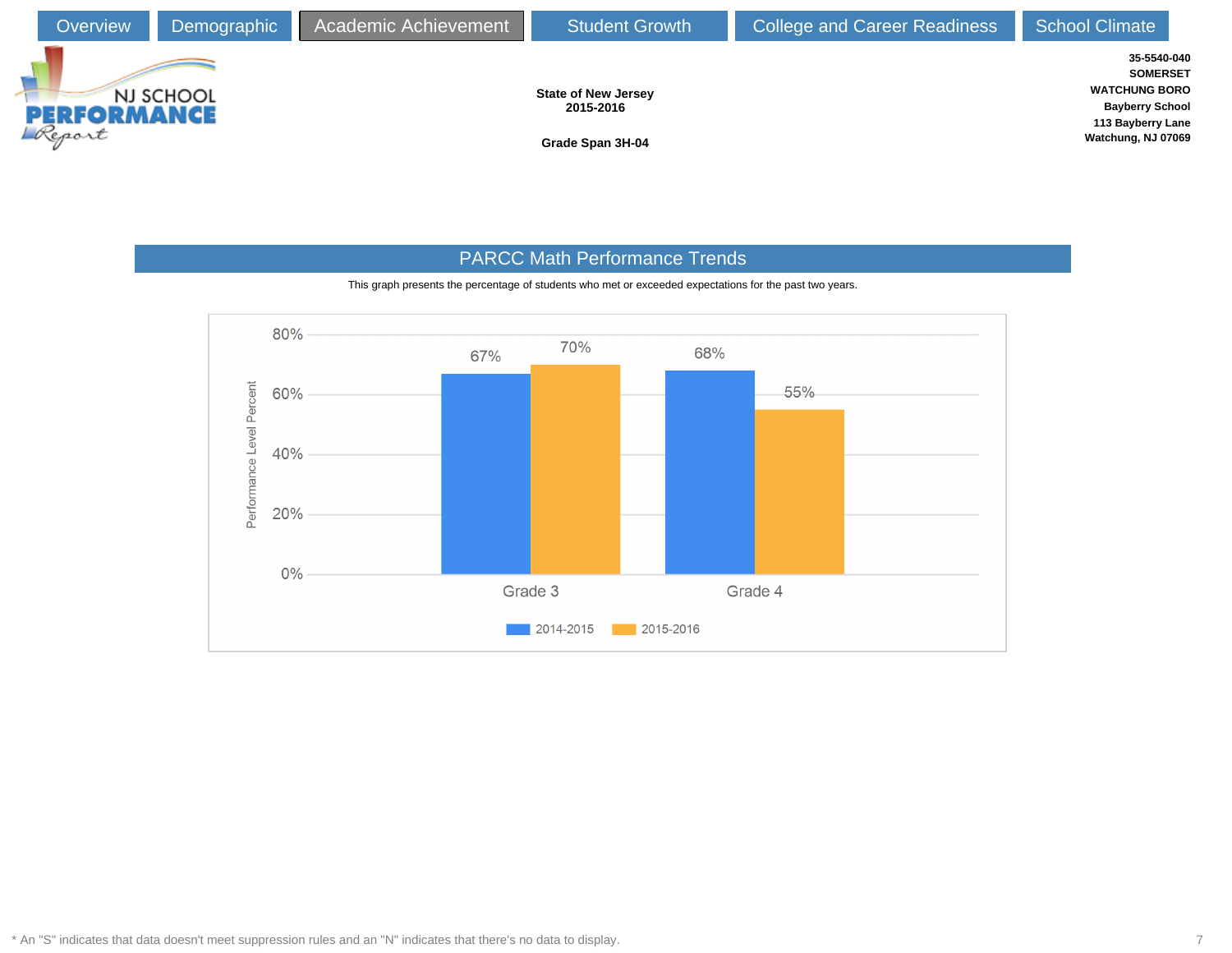| Overview                     | Demographic | Academic Achievement | <b>Student Growth</b>                                       | <b>College and Career Readiness</b> | <b>School Climate</b>                                                                                                       |  |
|------------------------------|-------------|----------------------|-------------------------------------------------------------|-------------------------------------|-----------------------------------------------------------------------------------------------------------------------------|--|
| <b>PERFORMANCE</b><br>Report | NJ SCHOOL   |                      | <b>State of New Jersey</b><br>2015-2016<br>Grade Span 3H-04 |                                     | 35-5540-040<br><b>SOMERSET</b><br><b>WATCHUNG BORO</b><br><b>Bayberry School</b><br>113 Bayberry Lane<br>Watchung, NJ 07069 |  |

The Academic Achievement section also measures the content knowledge that students have in science as demonstrated in NJASK Science assessment. The assessment has three proficiency categories. Students performing at "Profi and "Advanced Proficient" have demonstrated readiness for the next grade-level/course

This table presents the percentage of students in each proficiency category , as measured by NJASK, for the school and state and by ethnic/racial subgroup and special population.

|                                            | <b>Advanced Proficient</b><br>Proficient |            | Partially<br>Proficient |
|--------------------------------------------|------------------------------------------|------------|-------------------------|
| Statewide                                  | 49%                                      | 41%        | 10%                     |
| Schoolwide                                 | 80%                                      | <b>20%</b> | N                       |
| White                                      | 81%                                      | 19%        | N                       |
| African American                           | S                                        | S          | S                       |
| Hispanic                                   | S                                        | S          | S                       |
| American Indian                            | N                                        | N          | N                       |
| Asian                                      | 87%                                      | 13%        | N                       |
| Two or More Races                          | S                                        | S          | S                       |
| <b>Students with Disability</b>            | 67%                                      | 33%        | N                       |
| <b>English Language Learners</b>           | S                                        | S          | S                       |
| <b>Economically Disadvantaged Students</b> | S                                        | S          | S                       |

## NJASK Results Science - Grade Level 04 NJASK Proficiency Trends Science - Grade Level 04

This graph displays the percentage of students who scored in each category for the past three school years.

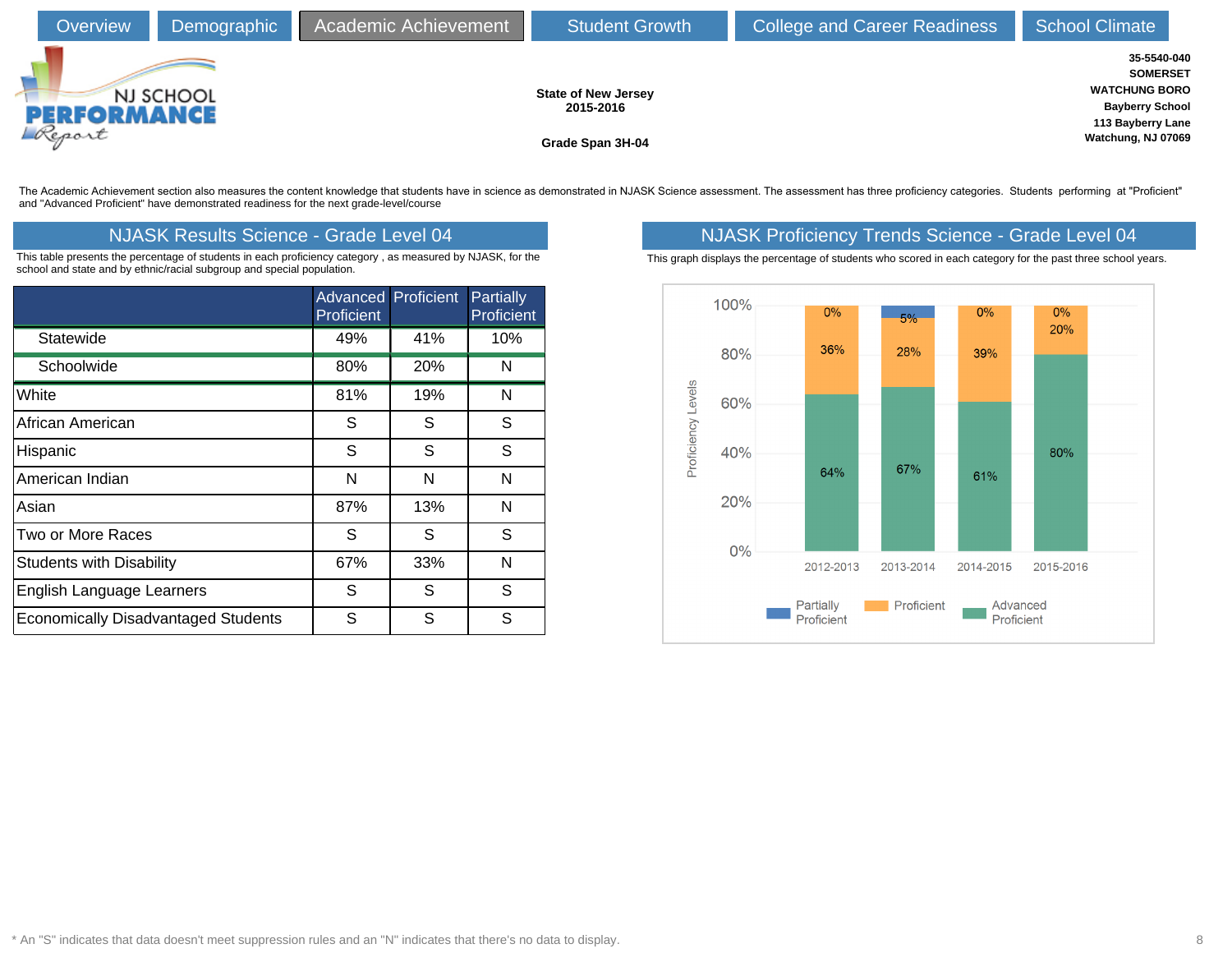**35-5540-040 SOMERSET WATCHUNG BORO Bayberry School 113 Bayberry Lane Watchung, NJ 07069**



**State of New Jersey 2015-2016**

**Grade Span 3H-04**

### National Assessment Educational Progress (NAEP)

#### **2015 National Assessment Educational Progress (NAEP)**

The national assessment of education progress (NAEP) is the largest national assessment of what our nation's students know and can do. NAEP assesses fourth-, eighth- and twelfth-grade students in subjects such as reading, mathematics, science and writing. The reporting of NAEP scores on state report cards is a federal mandate. The results of NAEP are also published as the Nation's Report Card and are available for the nation, states, and, in some cases, urban districts. The NAEP scores on the report card include grades four and eight reading, math and science scores for New Jersey which are the last scores published.

| For subgroup outcomes, visit: |
|-------------------------------|
| Reading Grade 4               |
| Reading Grade 8               |
| Math Grade 4                  |
| Math Grade 8                  |
| Science Grade 4               |
| Science Grade 8               |

<http://www.nj.gov/education/pr/1415/naep/naep4read.html> <http://www.nj.gov/education/pr/1415/naep/naep8read.html> <http://www.nj.gov/education/pr/1415/naep/naep4math.html> <http://www.nj.gov/education/pr/1415/naep/naep8math.html> <http://www.nj.gov/education/pr/1415/naep/naep4science.html> cience Grade 8 <http://www.nj.gov/education/pr/1415/naep/naep8science.html>

For more information, visit <[http://nces.ed.gov/nationsreportcard/>](http://nces.ed.gov/nationsreportcard/)

|                |                |                     | <b>Proficiency Percentages</b>               |    |                   |                 |  |  |  |
|----------------|----------------|---------------------|----------------------------------------------|----|-------------------|-----------------|--|--|--|
| <b>Subject</b> | Grade          | <b>State Nation</b> | <b>Below</b><br><b>Basic</b><br><b>Basic</b> |    | <b>Proficient</b> | <b>Advanced</b> |  |  |  |
| Reading        | $\overline{4}$ | State (NJ)          | 25                                           | 33 | 31                | 12 <sup>2</sup> |  |  |  |
|                |                | <b>Nation</b>       | 31                                           | 33 | 27                | 9               |  |  |  |
|                | 8              | State (NJ)          | 20                                           | 39 | 35                | 6               |  |  |  |
|                |                | Nation              | 24                                           | 42 | 31                | 4               |  |  |  |
| Math           | $\overline{4}$ | State (NJ)          | 14                                           | 39 | 38                | 9               |  |  |  |
|                |                | Nation              | 18                                           | 42 | 33                | $\overline{7}$  |  |  |  |
|                | 8              | State (NJ)          | 21                                           | 32 | 30                | 16              |  |  |  |
|                |                | Nation              | 29                                           | 38 | 25                | 8               |  |  |  |
| Science        | $\overline{4}$ | State (NJ)          | 24                                           | 37 | 38                | 1               |  |  |  |
|                |                | Nation              | 25                                           | 39 | 36                | 1               |  |  |  |
|                | 8              | State (NJ)          | 29                                           | 36 | 33                | 2               |  |  |  |
|                |                | Nation              | 33                                           | 34 | 31                | 2               |  |  |  |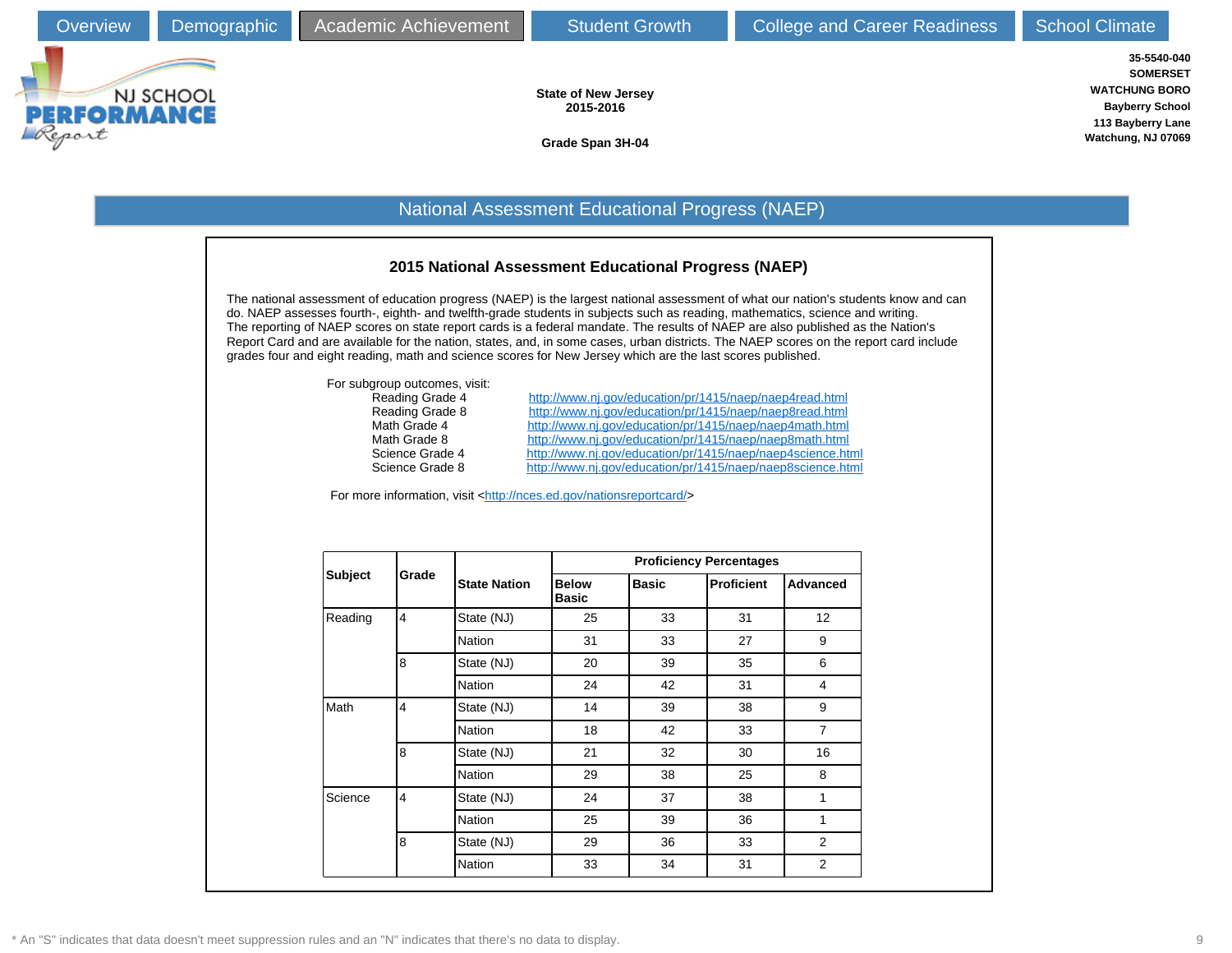| Overview                     | Demographic | <b>Academic Achievement</b> | <b>Student Growth</b>                                       | <b>College and Career Readiness</b> | <b>School Climate</b>                                                                                                       |  |
|------------------------------|-------------|-----------------------------|-------------------------------------------------------------|-------------------------------------|-----------------------------------------------------------------------------------------------------------------------------|--|
| <b>PERFORMANCE</b><br>Report | NJ SCHOOL   |                             | <b>State of New Jersey</b><br>2015-2016<br>Grade Span 3H-04 |                                     | 35-5540-040<br><b>SOMERSET</b><br><b>WATCHUNG BORO</b><br><b>Bayberry School</b><br>113 Bayberry Lane<br>Watchung, NJ 07069 |  |

This section of the performance report presents data about student growth, utilizing the Student Growth Percentile Methodology (SGP). SGP creates a measure of how students progressed in grades 4 through 8 in Language Arts Literacy and in grades 4 through 7 in Math when compared to other students with a similar test score history. Low Growth is defined as a Student Growth Percentile of less than 35, Typical Growth between 35-65 and High Growth is a score higher than 65. A short video explaining the methodology can be found here:<http://www.state.nj.us/education/njsmart/performance/>

#### Met/ Exceeded Expectations

This table presents the schoolwide median growth score for all students in the school as well as the median for the district and the state.

| <b>School Growth Indicators</b> | School<br>Median | <b>District</b><br>Median | <b>Statewide</b><br>Median |
|---------------------------------|------------------|---------------------------|----------------------------|
| Student Growth on Language Arts | 46               |                           | 50                         |
| Student Growth on Math          | 39               |                           | 50                         |

## Student Growth ELA

This table presents the interaction between student performance as demonstrated on PARCC and their growth scores.

|                       |       | Growth         |      |
|-----------------------|-------|----------------|------|
| (Expectations)        | Low   | <b>Typical</b> | High |
| Did Not Yet Meet (L1) | $0\%$ | $0\%$          | 0%   |
| Partially Met (L2)    | $0\%$ | 2%             | 5%   |
| Approached (L3)       | 3%    | 10%            | 5%   |
| Met $(L4)$            | 28%   | 20%            | 18%  |
| Exceeded (L5)         | 8%    | 0%             | 2%   |

## Student Growth Math

This table presents the interaction between student performance as demonstrated on PARCC and their growth scores.

|                       |       | Growth         |       |
|-----------------------|-------|----------------|-------|
| (Expectations)        | Low   | <b>Typical</b> | High  |
| Did Not Yet Meet (L1) | $0\%$ | $0\%$          | $0\%$ |
| Partially Met (L2)    | $0\%$ | 2%             | 0%    |
| Approached (L3)       | 13%   | 13%            | 3%    |
| Met $(L4)$            | 28%   | 20%            | 8%    |
| Exceeded (L5)         | 3%    | 3%             | 7%    |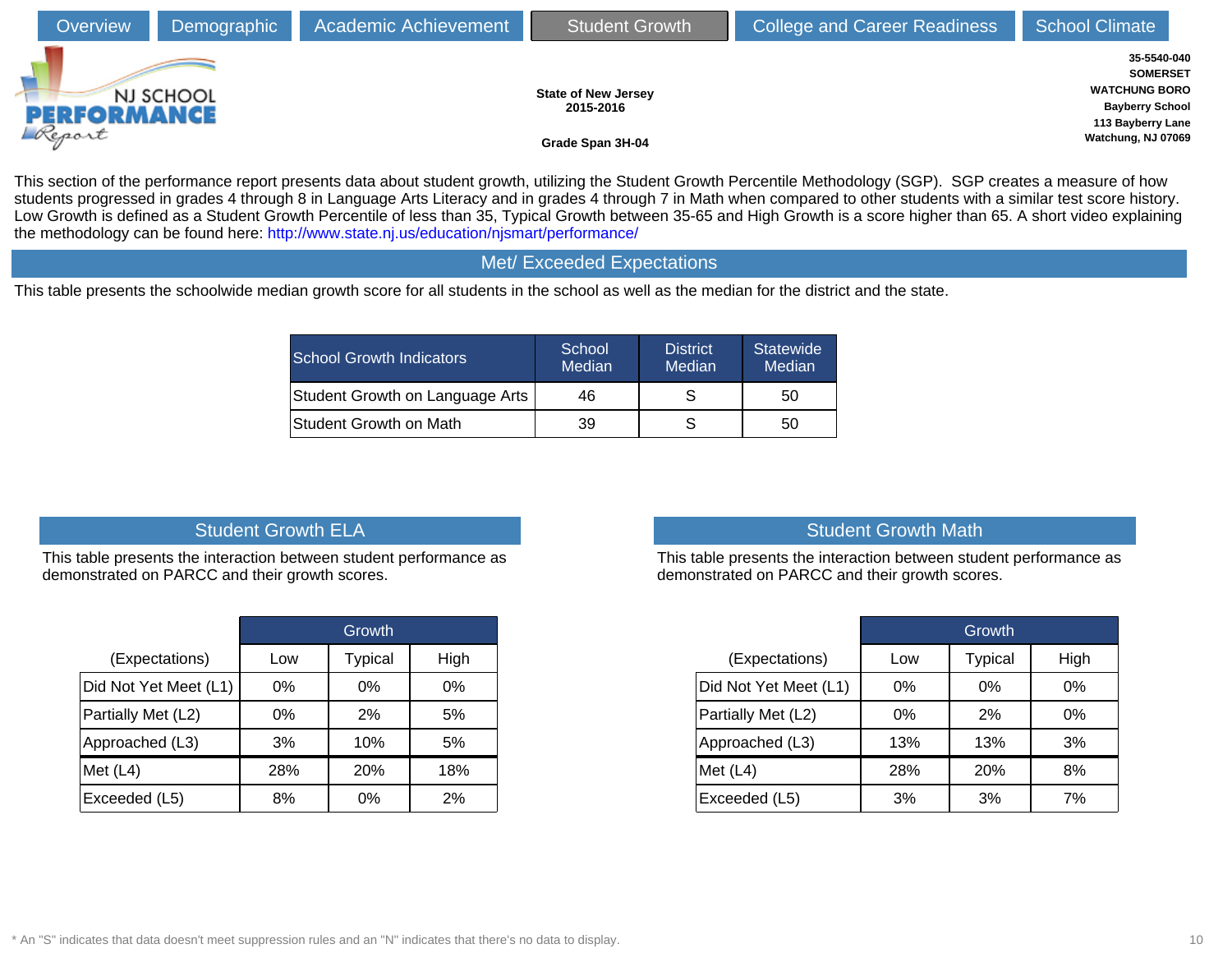

### Absenteeism

The graph displays the percentage of students by five ranges of absences. An absence is defined as being 'not present' and includes both excused and unexcused absences.



## Chronic Absenteeism Trend

This graph presents the percentage of the enrolled students who were chronically absent for the past three years at the school.